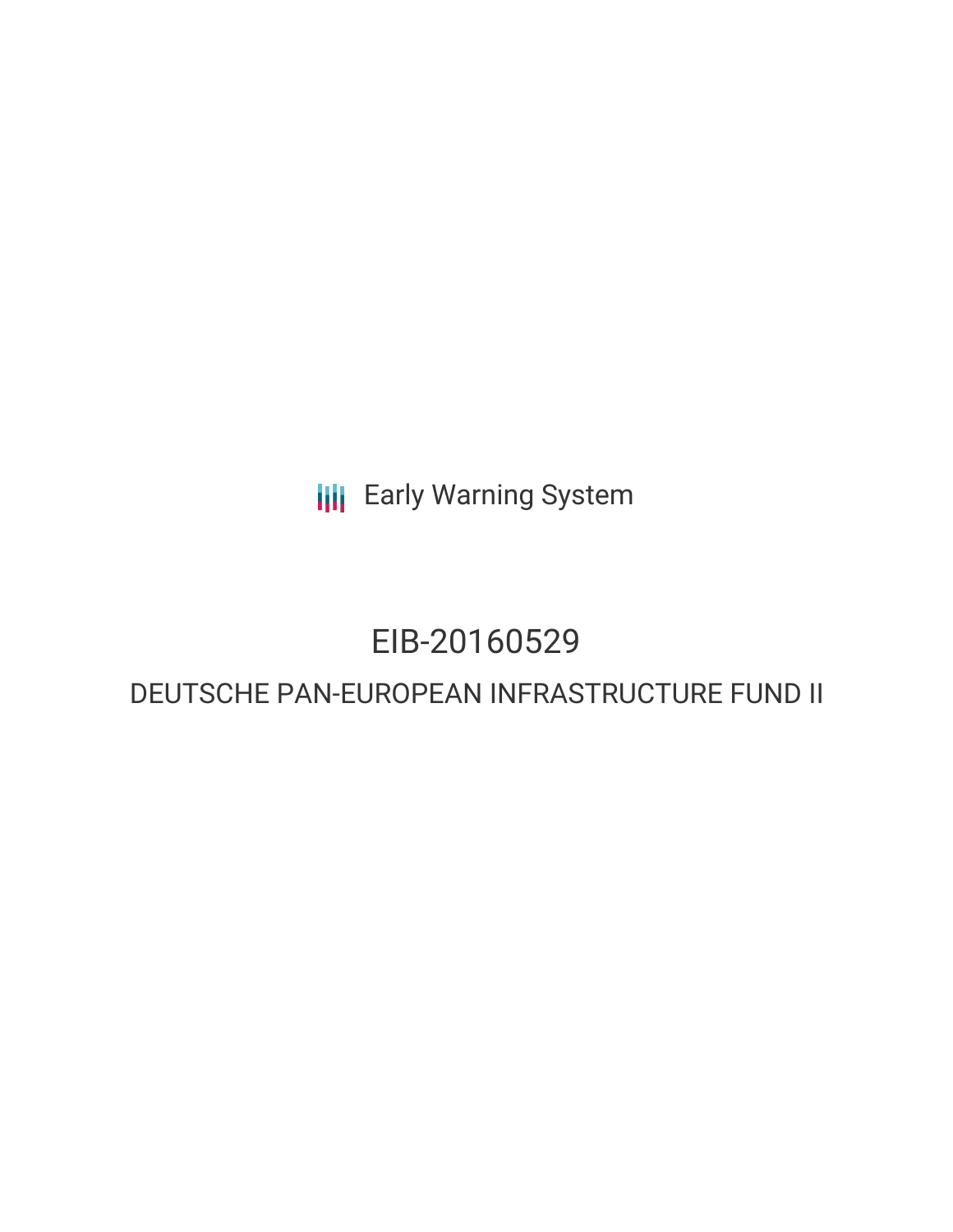

### **Quick Facts**

| <b>Financial Institutions</b>  | European Investment Bank (EIB)                          |
|--------------------------------|---------------------------------------------------------|
| <b>Status</b>                  | Approved                                                |
| <b>Bank Risk Rating</b>        | U                                                       |
| <b>Voting Date</b>             | 2017-05-05                                              |
| <b>Borrower</b>                | Deutsche AM Infrastructure                              |
| <b>Sectors</b>                 | Communications, Energy, Transport, Water and Sanitation |
| <b>Investment Type(s)</b>      | Loan                                                    |
| <b>Investment Amount (USD)</b> | $$110.74$ million                                       |
| <b>Loan Amount (USD)</b>       | $$110.74$ million                                       |
| <b>Project Cost (USD)</b>      | \$2.199.40 million                                      |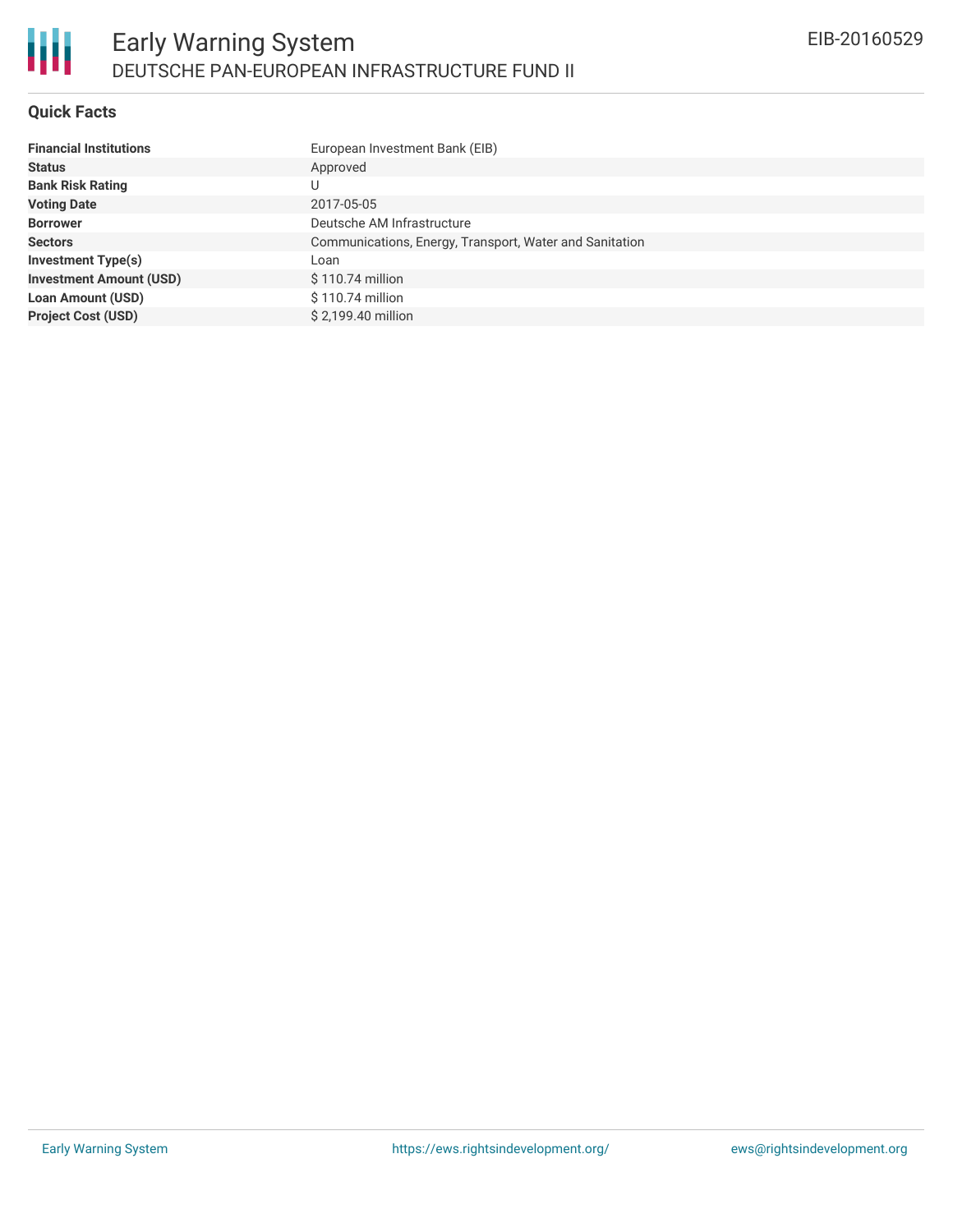



### **Project Description**

According to EIB website, the project is a generalist infrastructure fund with a target size of EUR 2 Billion. It will focus on the energy and transportation sectors, with EU and EFTA countries expected to be a key market, attracting at least 85% of the fund's commitments.

Based on the conditionalities mentioned in bank documents, the operation is deemed satisfactory from an environmental and social compliance perspective.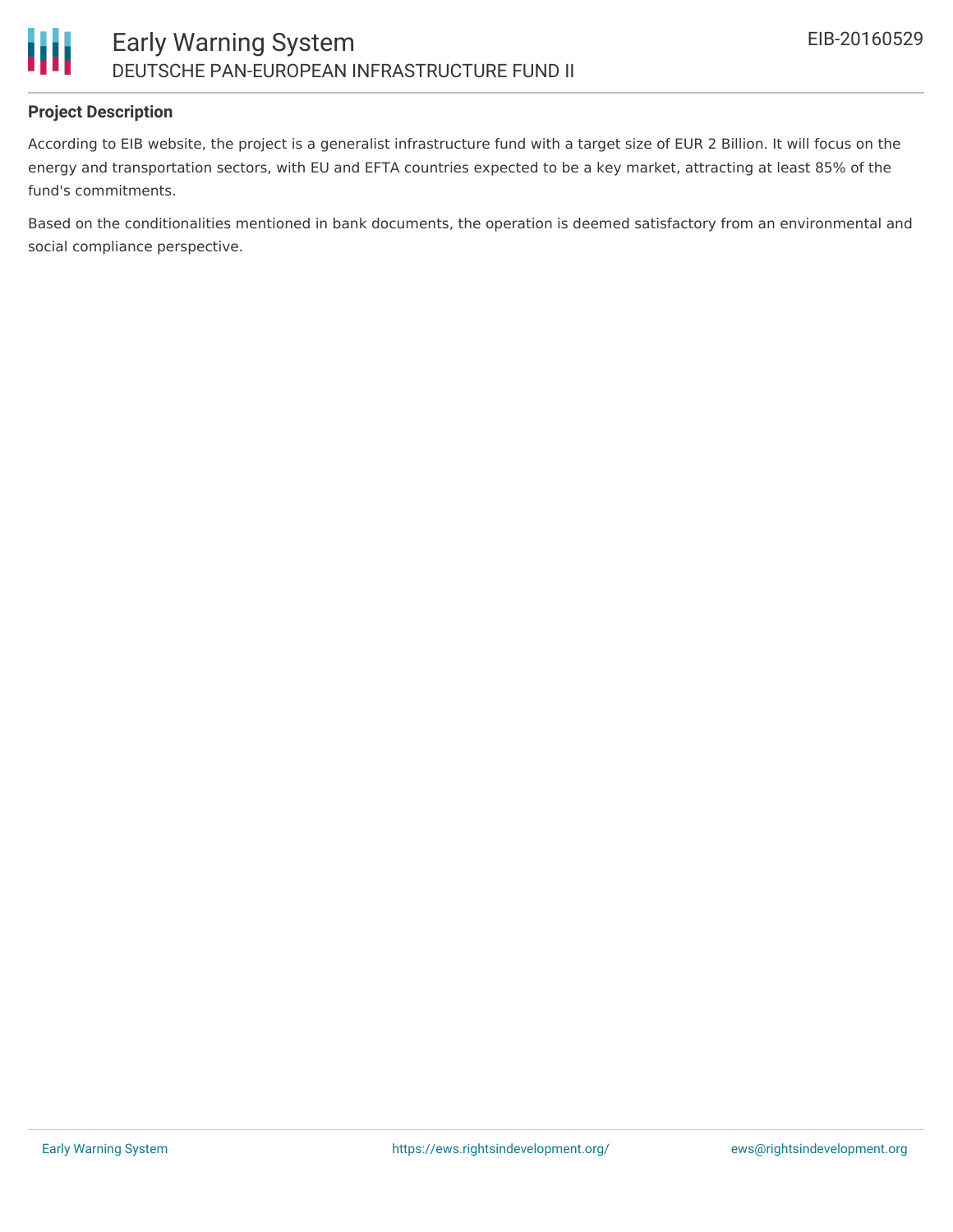# 朋

### **Investment Description**

European Investment Bank (EIB)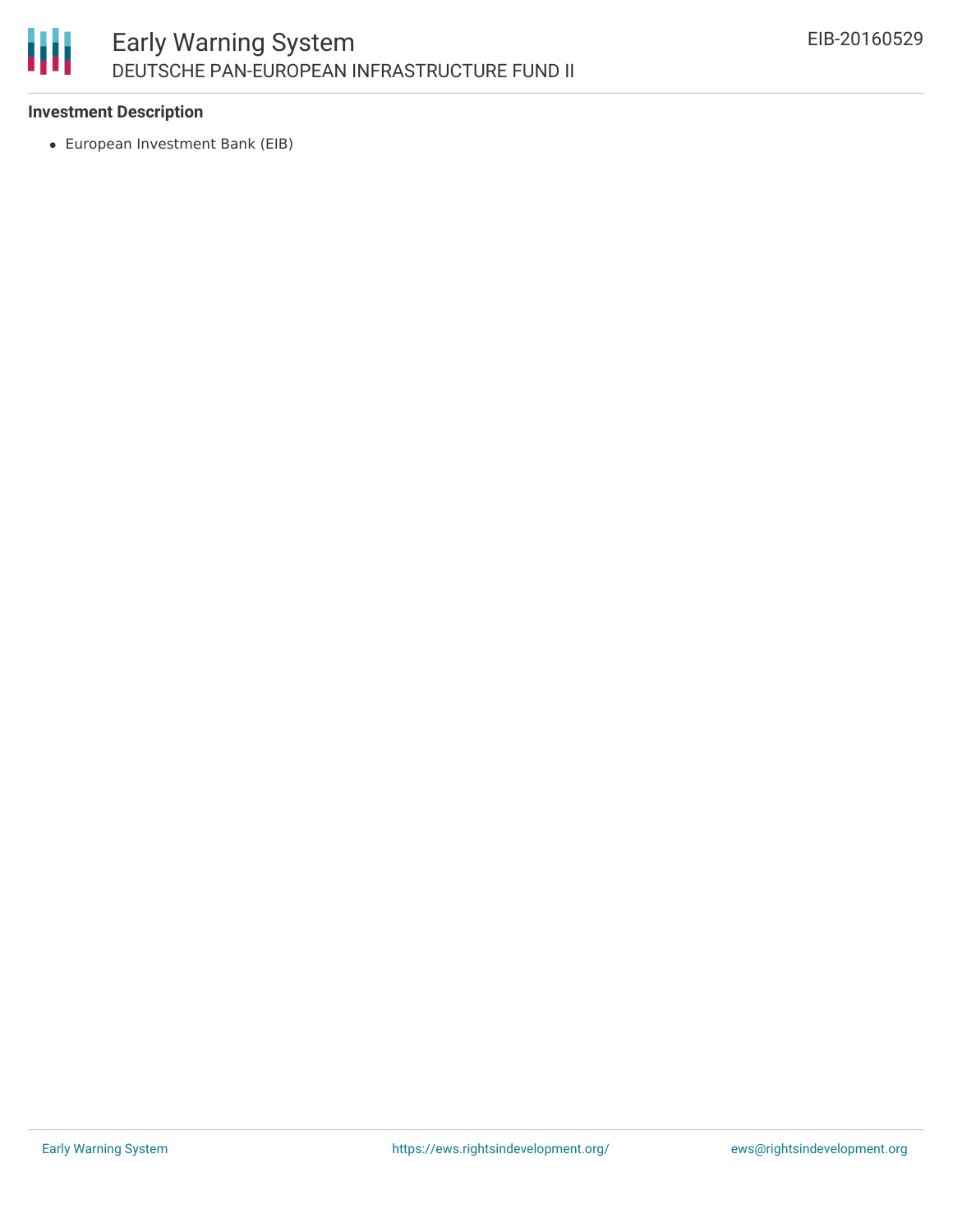### **Contact Information**

No contact information provided at the time of disclosure.

#### ACCOUNTABILITY MECHANISM OF EIB

The EIB Complaints Mechanism is designed to facilitate and handle complaints against the EIB by individuals, organizations or corporations affected by EIB activities. When exercising the right to lodge a complaint against the EIB, any member of the public has access to a two-tier procedure, one internal - the Complaints Mechanism Office - and one external - the European Ombudsman. A complaint can be lodged via a written communication addressed to the Secretary General of the EIB, via email to the dedicated email address complaints@eib.org, by completing the online complaint form available at the following address: http://www.eib.org/complaints/form, via fax or delivered directly to the EIB Complaints Mechanism Division, any EIB local representation office or any EIB staff. For further details, check:

http://www.eib.org/attachments/strategies/complaints\_mechanism\_policy\_en.pdf

When dissatisfied with a complaint to the EIB Complaints Mechanism, citizens can then turn towards the European Ombudsman. A memorandum of Understanding has been signed between the EIB and the European Ombudsman establishes that citizens (even outside of the EU if the Ombudsman finds their complaint justified) can turn towards the Ombudsman on issues related to 'maladministration' by the EIB. Note that before going to the Ombudsman, an attempt must be made to resolve the case by contacting the EIB. In addition, the complaint must be made within two years of the date when the facts on which your complaint is based became known to you. You can write to the Ombudsman in any of the languages of the European Union. Additional details, including filing requirements and complaint forms, are available at: http://www.ombudsman.europa.eu/atyourservice/interactiveguide.faces